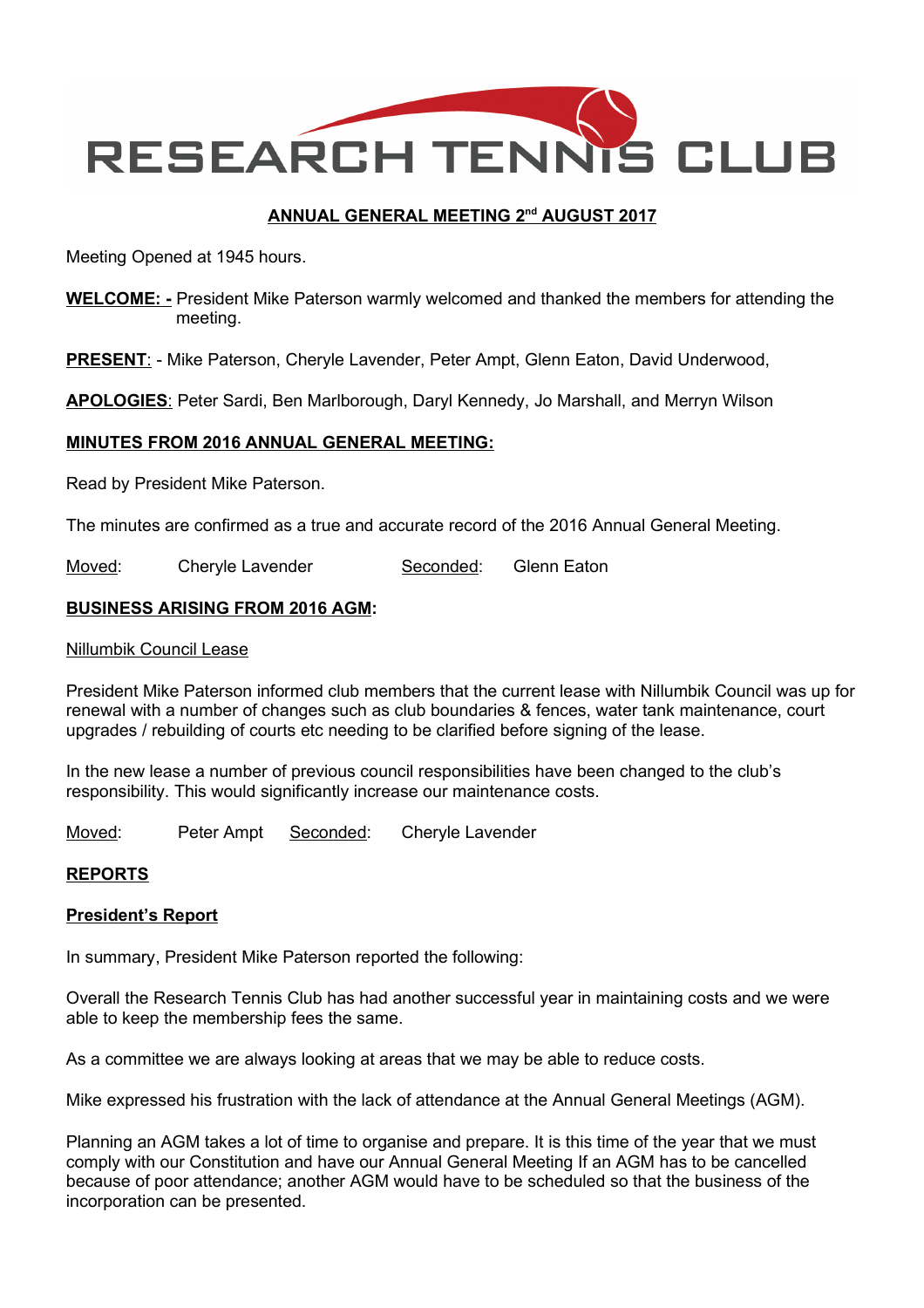Over the 9-month period we haven't had any major works as per the previous year.

The Research TC newsletter hasn't been issued as often to the members as per the previous year as there is a lack of members putting up their hand to help.

It's a pity as Cheryle had put a lot of hard work into the newsletter; hopefully we may be able to get it up and running again.

A lot of work goes into this newsletter and it is sent out by email. PLEASE take the time to open the email and read about what is happening around the club.

I would like to thank the committee members for donating their time in running the club. They are: -

Cheryle Lavender - Secretary Peter Sardi - Vice President, Peter Ampt - Treasurer Glenn Eaton - Membership Secretary / DVTA Delegate / /Website & Social Media Coordinator Daryl Kennedy - Saturday morning BBQ & Club Shirts Coordinator Ben Marlborough – Junior Coordinator David Underwood – Topline Tennis Coaching

Jo Marshall has once again done a great job in raising money for the club by selling the Entertainment Books.

We need members to put their hands up to help on the committee. More hands make light work. The committee understands that most members only want to play tennis but there is a very small, tired group of volunteer members that are working hard behind the scenes to keep the tennis club organised, maintained and running well. None of our committee will be able to or intend to continue this indefinitely.

Moved: Glenn Eaton Seconded: David Underwood

#### Treasurer's Report

The Annual Financial Statement, Profit & Loss Statement, Treasurers Report and signed declaration for the year ending June 2017 is attached to the minutes.

In summary, Treasurer Peter Ampt reported the following:

| Total Income:             | \$35,715<br>(a decrease of \$14,572 from the \$50,287 of 2016 mostly due to a \$11,639<br>decrease in membership subscriptions).        |
|---------------------------|-----------------------------------------------------------------------------------------------------------------------------------------|
| <b>Total Expenditure:</b> | \$24,359<br>(a decrease of \$8,056 from the \$32,415 of 2016 mostly due to the large 2015<br>expense for the concrete apron and seats). |
| Net Profit:               | \$11,356<br>(a decrease of \$6,516 from \$17,872 of 2016).                                                                              |
| Assets:                   |                                                                                                                                         |
| <b>Bank Account</b>       | \$8,419<br>(includes Key deposit money held of \$2,900)                                                                                 |
| Cash in Tin               | \$59                                                                                                                                    |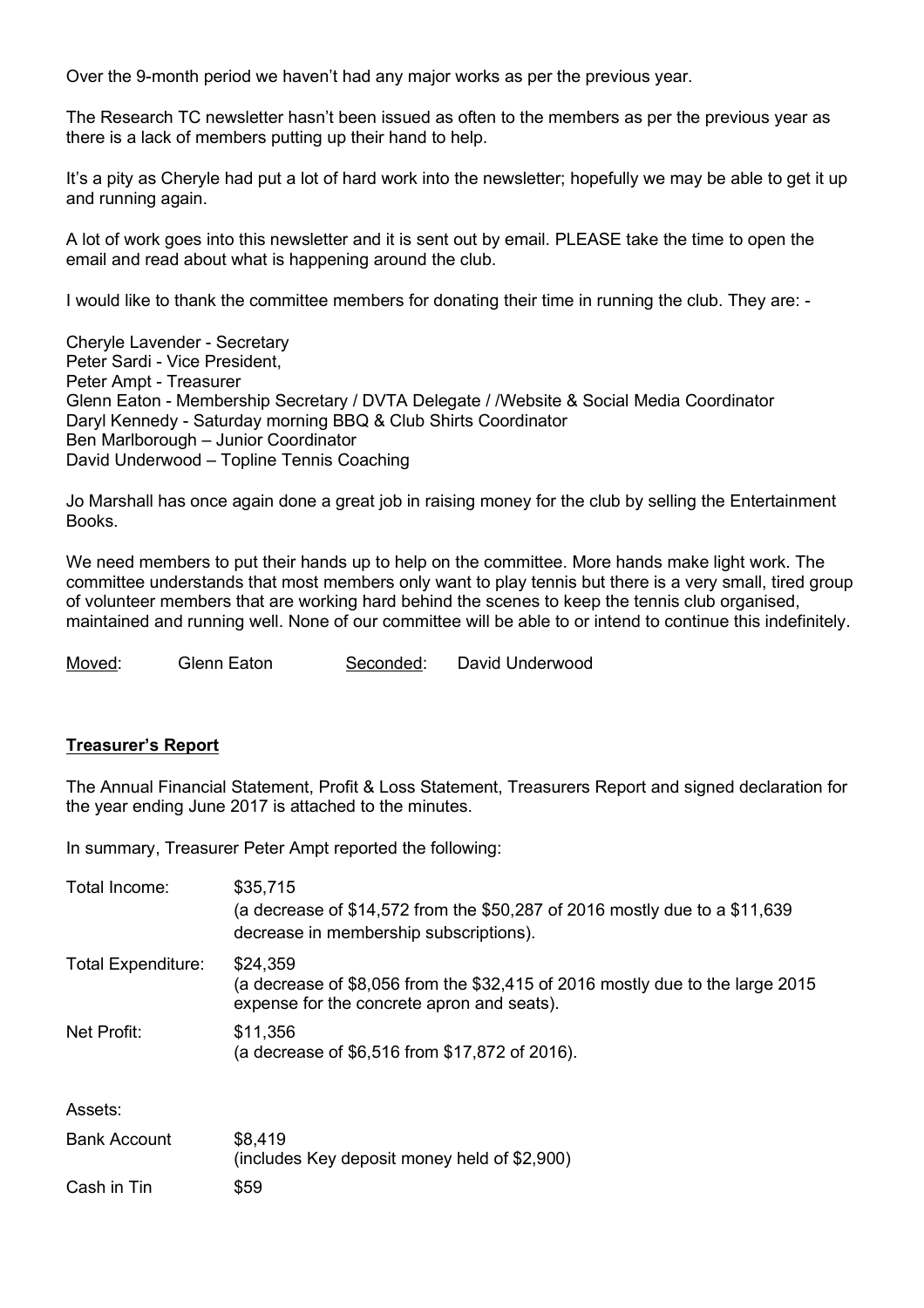| Term Deposit 1: | \$34,393<br>(an increase of \$441 from the \$33,952 of 2016)       |
|-----------------|--------------------------------------------------------------------|
| Term Deposit 2: | \$75,994<br>(an increase of \$16,740 from the \$59,254 of 2016).   |
| Total Assets:   | \$118,865<br>(an increase of \$15,945 from the \$102,920 of 2016). |
| Liabilities:    | Nil                                                                |

Major Expenditures for the year included:

|              | Court Maintenance: \$6,232 |           |               |
|--------------|----------------------------|-----------|---------------|
| Balls:       | \$4,630                    |           |               |
| Electricity: | \$3,593                    |           |               |
| Moved:       | Cheryle Lavender           | Seconded: | Mike Paterson |

#### Membership Report

In summary, Membership Secretary Glenn Eaton reported the following:

A slow start to the new financial year with less than 150 renewed memberships, down approx 100. My Tennis still has a number of problems especially with family memberships. Glenn is considering setting up on My Tennis a junior membership package starting next financial year that will include 6 months junior membership plus ball money so there is one payment per season.

Moved: Peter Ampt Seconded: Cheryle Lavender

# Coaches Report

In summary, Topline Tennis Director & Head Coach David Underwood reported the following:

The coaching year of 2016-'17 has been a successful one. We have been operating our usual class times on Mondays, Tuesdays and Wednesdays with all coaching classes booked to capacity. Across the board we have experienced solid growth through the program to make 2016-'17 a very successful year.

As part of Topline Tennis's marketing strategy Research Tennis Club is promoted through 15 schools in the Diamond Valley on a weekly basis, we have found that this has helped enormously over the years to keep the profile of the coaching program high in the local area.

The amount of interest in playing Saturday morning competition from coaching students at Research is very strong. We have created an effective feeder system for students taking lessons with Topline Tennis at Eltham Leisure Centre and St Helena Tennisplex into the Saturday morning competition program at Research.

In closing I would like to thank the club for their support throughout the year in helping to grow the coaching program at Research.

Moved: Glenn Eaton Seconded: Peter Ampt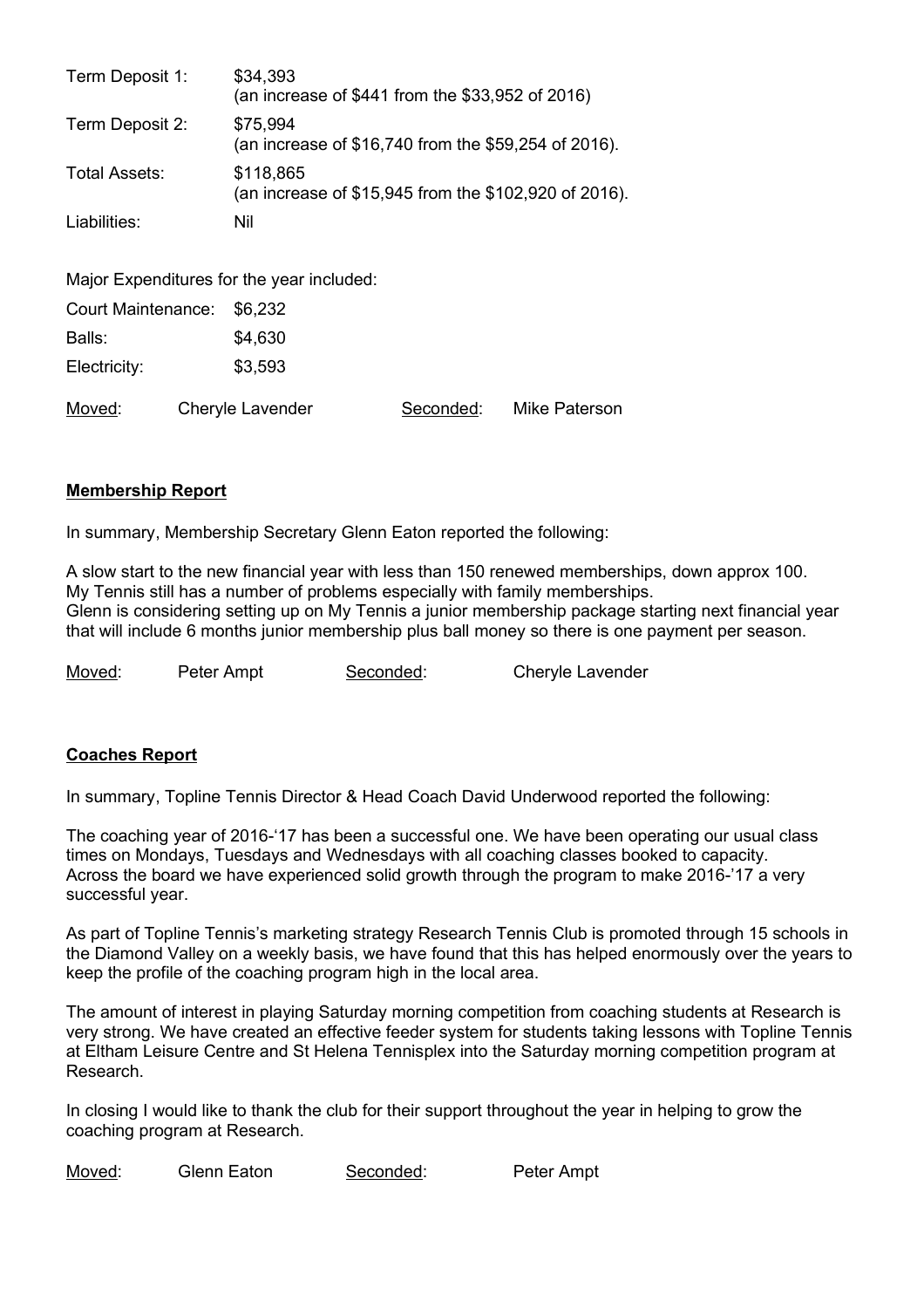# ELECTION OF OFFICE BEARERS:

President Mike Paterson declared all committee positions available for nomination.

| <b>Positiion</b>                               | <b>Name</b>                         | <b>Nominated</b>   | <b>Seconded</b>    |
|------------------------------------------------|-------------------------------------|--------------------|--------------------|
| <b>President</b>                               | <b>Mike Paterson</b>                | Cheryle Lavender   | <b>Glenn Eaton</b> |
| <b>Vice President</b>                          | Peter Sardi                         | Mike Paterson      | David Underwood    |
| <b>Treasurer</b>                               | Peter Ampt                          | Cheryle Lavender   | <b>Glenn Eaton</b> |
| <b>Secretary (Club &amp;</b><br>Incorporation) | <b>VACANT</b>                       |                    |                    |
| <b>Membership Secretary</b>                    | <b>Glenn Eaton</b>                  | Peter Ampt         | David Underwood    |
| <b>DVTA Delegate</b>                           | <b>VACANT</b>                       |                    |                    |
| <b>Social Coordinator</b>                      | <b>VACANT</b>                       |                    |                    |
| <b>Club House Monitor</b>                      | <b>VACANT</b>                       |                    |                    |
| <b>Website/Social Media</b><br><b>Manager</b>  | <b>Glenn Eaton</b>                  | David Underwood    | Peter Ampt         |
| <b>Maintenance</b><br>Coordinator              | <b>Glenn Eaton</b>                  | Mike Paterson      | Cheryle Lavender   |
| <b>Coaching (Contract)</b>                     | Topline Tennis - David<br>Underwood |                    |                    |
| <b>General Positions</b>                       |                                     |                    |                    |
| <b>Club Shirt Coordinator</b>                  | Daryl Kennedy                       | <b>Glenn Eaton</b> | Cheryle Lavender   |
| <b>Saturday BBQ</b><br>Coordinator             | Daryl Kennedy                       | <b>Glenn Eaton</b> | Peter Ampt         |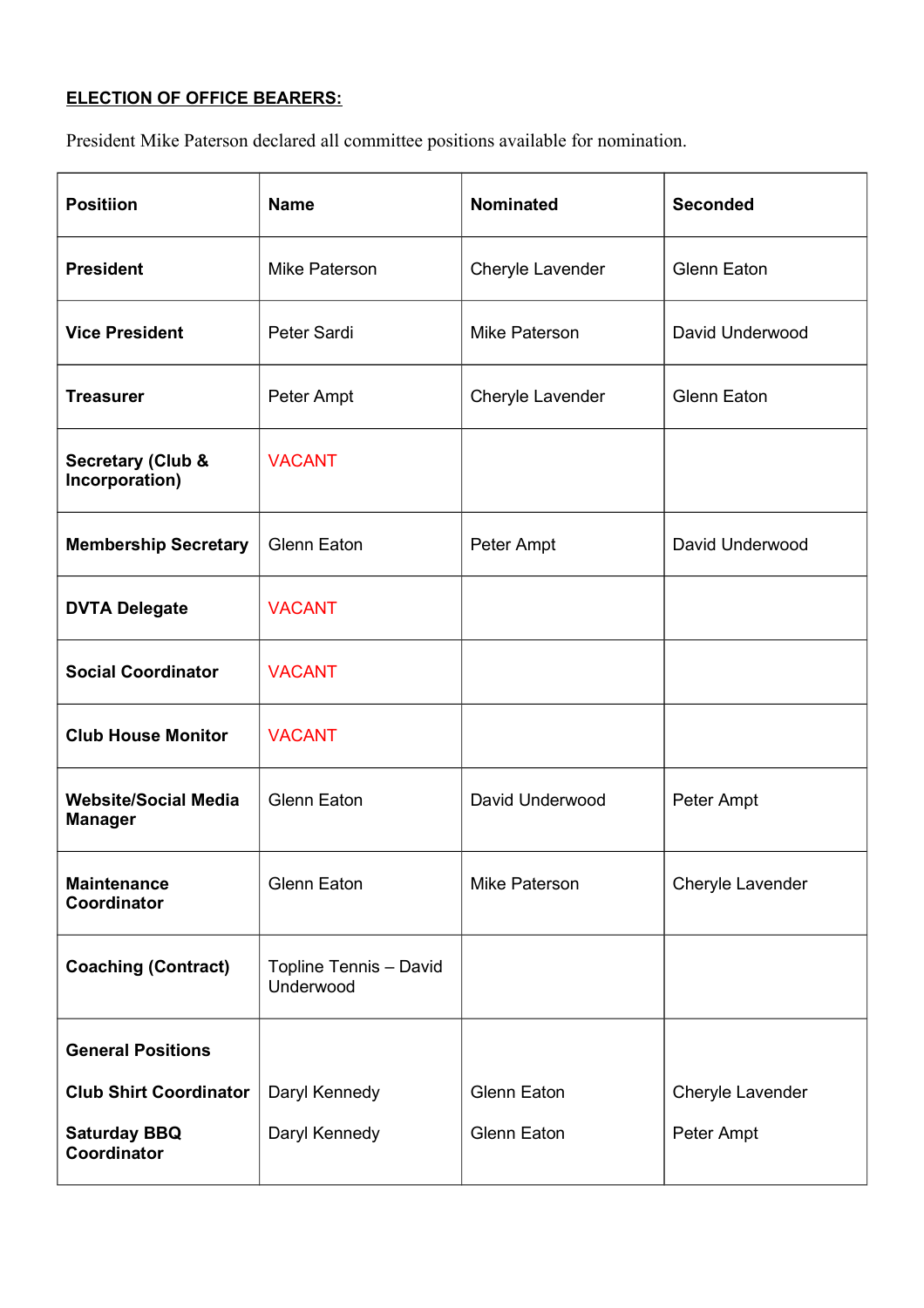### COMPETITION COORDINATORS:

| <b>DVTA Monday Night</b>              | Jo Marshall                        |
|---------------------------------------|------------------------------------|
| <b>HDTA Tuesday Ladies</b>            | Deb Mallard                        |
| <b>DVTA Tuesday Night Men's</b>       | Peter Sardi                        |
| <b>NENTG Wednesday Night Ladies</b>   | Linda Turner                       |
| DVTA Thursday Night Men's             | Mike Paterson                      |
| <b>NEJTA Saturday Morning Juniors</b> | Home Coordinator - Ben Marlborough |

#### GENERAL BUSINESS:

#### Safeguarding Children Guidelines

From 1st January 2017 The Victorian Child safety Standards applied to clubs, associations & coaching businesses.

From 1<sup>st</sup> August 2018 the legislation has been amended for Working With Children Checks (WWC Checks). In particular the definition of direct contact, oral, written, electronic and face to face Tennis Victoria has just released a Child safety Policy and resources including guidelines. Changes also include removal of 'supervised' contact definition.

Tennis Victoria plans to have information sessions later this year.

#### Use of SMS Messaging to Members

On average less than 50% of club e-newsletters (Mailchimp) are being opened by members and the My Tennis communication portal is unreliable, often is doesn't work. Approximately only 50% of members have elected to receive notifications from MY Tennis.

This makes it very difficult to communicate with members especially at membership renewal time, AGM notification and other club news.

SMS Broadcast is a SMS service site available to send bulk SMS to members. It costs 3.7cents (ex gst) per SMS (4 cents inc gst). They currently are offer a 47% discount for first time purchases of credit that never expires i.e.2,000 SMS costs \$80.

Glenn may be able to integrate SMS messaging into the website 9will need a membership database) using an API gateway.

#### OTHER ITEMS:

Nil.

Meeting closed at 2120 hours.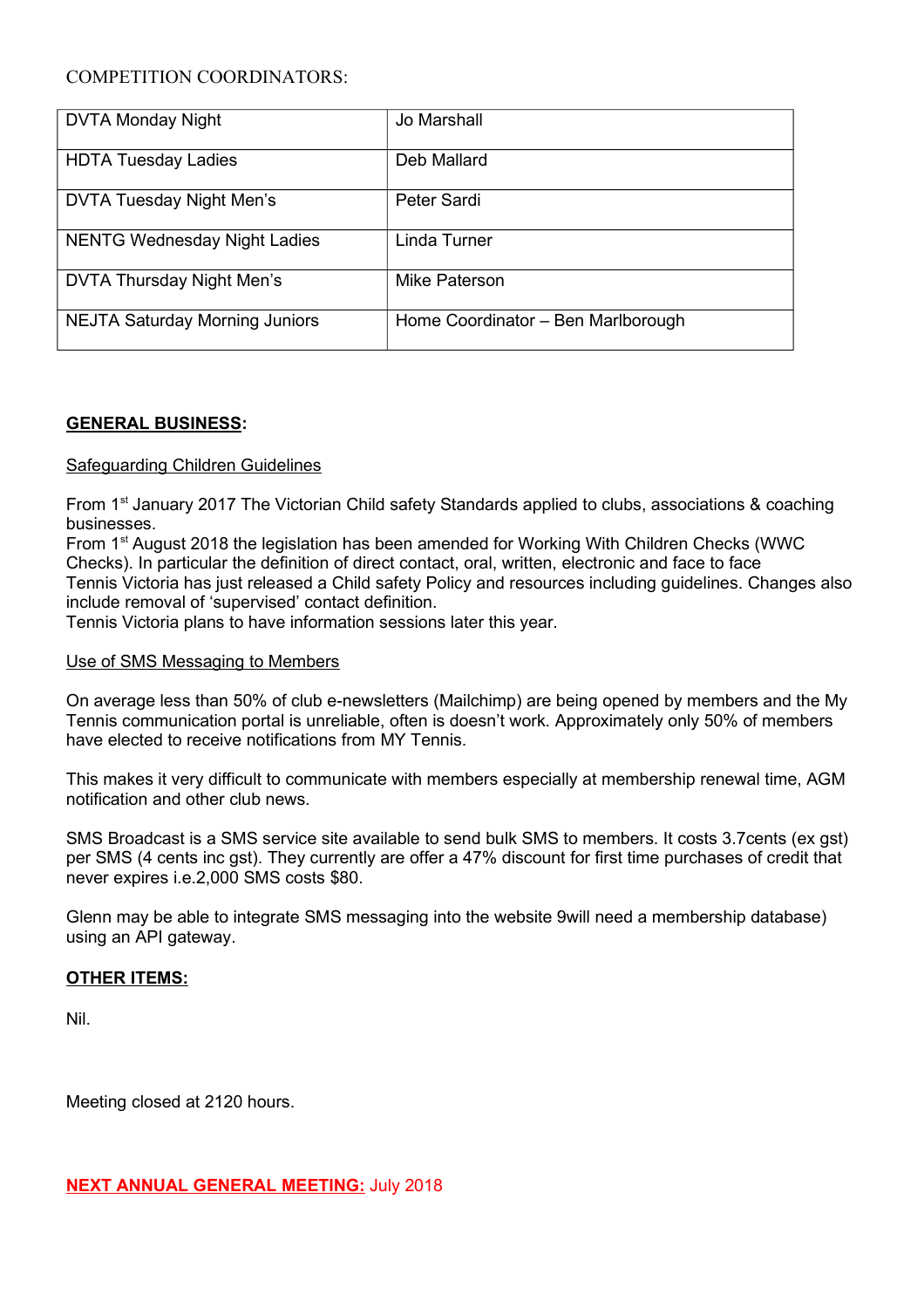

# TREASURERS REPORT FOR YEAR ENDED JUNE 2017

The Annual Financial Statement for the year is attached to the minutes. In summary, Treasurer, Peter Ampt reported the following:

| Total Income:             | \$35,715<br>(a decrease of \$14,572 from the \$50,287 of 2016 mostly due to a \$11,639<br>decrease in membership subscriptions).        |
|---------------------------|-----------------------------------------------------------------------------------------------------------------------------------------|
| <b>Total Expenditure:</b> | \$24,359<br>(a decrease of \$8,056 from the \$32,415 of 2016 mostly due to the large<br>2015 expense for the concrete apron and seats). |
| Net Profit:               | \$11,356<br>(a decrease of \$6,516 from \$17,872 of 2016).                                                                              |
| Assets:                   |                                                                                                                                         |
| <b>Bank Account</b>       | \$8,419<br>(includes Key deposit money held of \$2,900)                                                                                 |
| Cash in Tin               | \$59                                                                                                                                    |
| Term Deposit 1:           | \$34,393<br>(an increase of \$441 from the \$33,952 of 2016)                                                                            |
| Term Deposit 2:           | \$75,994<br>(an increase of \$16,740 from the \$59,254 of 2016).                                                                        |
| Total Assets:             | \$118,865<br>(an increase of \$15,945 from the \$102,920 of 2016).                                                                      |
| Liabilities:              | Nil                                                                                                                                     |

Major Expenditures for the year included:

Court Maintenance: \$6,232

Balls: \$4,630

Electricity: \$3,593

Term deposit No 1 invested for 7 months, due November 2017. Term deposit No 2 invested for 7 months, due February 2018. Terms will be reviewed through the year to ensure best returns and provide for future upgrade funding as required.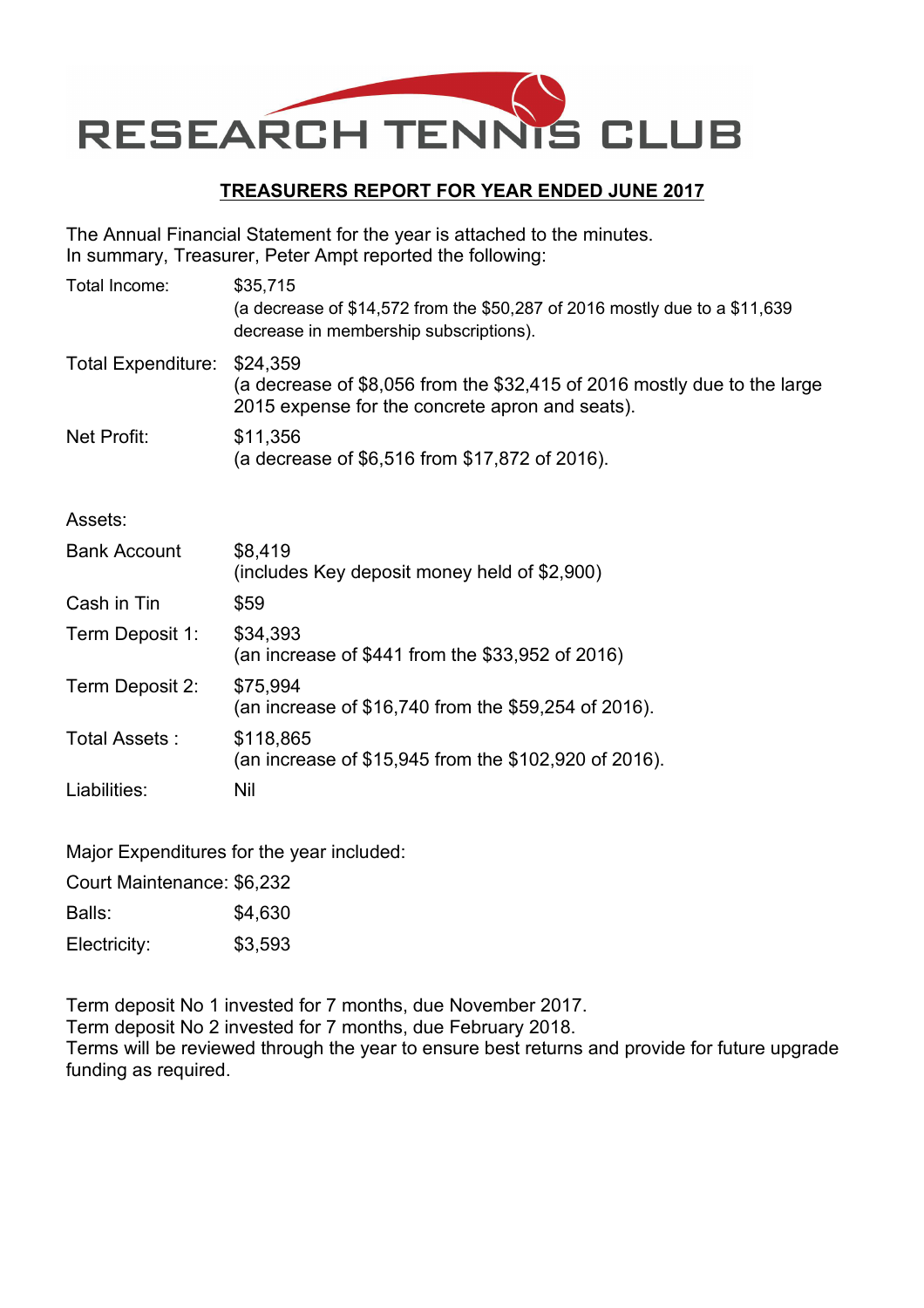

# RESEARCH TENNIS CLUB INCORPORATED PROFIT AND LOSS STATEMENT FOR THE YEAR ENDED 30 JUNE 2017

| <b>Income</b>       |                                                                |                                              |              |  |
|---------------------|----------------------------------------------------------------|----------------------------------------------|--------------|--|
|                     | <b>Ball Sales</b>                                              | \$                                           |              |  |
|                     | <b>NEJTA Sat Juniors</b>                                       |                                              | 2,350        |  |
|                     | <b>DVTA Mon Mxd</b>                                            |                                              | 1,630        |  |
|                     | <b>DVTA Tue Men</b>                                            |                                              | 1,700        |  |
|                     | DVTA Thu Men                                                   |                                              | 1,440        |  |
|                     | <b>DVTA Fri Juniors</b>                                        |                                              | 400          |  |
|                     | Ladies, Wed Night                                              |                                              | 900          |  |
|                     | Ladies, Tues Day                                               |                                              | 300          |  |
|                     | Ladies, Thurs Rubbers                                          |                                              |              |  |
|                     | <b>Tennis Victoria</b>                                         |                                              | 745          |  |
|                     | <b>Vic Health Grant - Nets</b>                                 |                                              |              |  |
|                     | Club Shirts / Caps                                             |                                              |              |  |
|                     | <b>Coaching Fees</b>                                           |                                              |              |  |
|                     | <b>Court Hire</b>                                              |                                              | 1,200        |  |
|                     | Interest                                                       |                                              | 2,182        |  |
|                     | Saturday BBQ/drinks                                            | \$\$\$\$\$\$\$\$\$\$\$\$\$\$\$\$\$\$\$\$\$\$ | 1,302        |  |
|                     | <b>Juniors NEJTA Sat</b>                                       |                                              | 1,450        |  |
|                     | Membership                                                     |                                              | 19,766       |  |
|                     | <b>Choc Drive/Raffles</b>                                      |                                              |              |  |
|                     | <b>Entertainment Books</b>                                     |                                              | 350          |  |
|                     | Donations, Grants,                                             | \$                                           |              |  |
|                     |                                                                |                                              |              |  |
|                     |                                                                |                                              |              |  |
| <b>Total Income</b> |                                                                | \$                                           | 35,715       |  |
|                     |                                                                |                                              |              |  |
| <b>Expenses</b>     | <b>Balls</b>                                                   |                                              |              |  |
|                     | <b>Clubhouse Mtce</b>                                          | \$                                           | 4,630        |  |
|                     |                                                                |                                              |              |  |
|                     | <b>Clubhouse Cleaning</b><br><b>Alsco/ Fem Toilets</b>         |                                              | 1,272<br>200 |  |
|                     | <b>Consumables/Groceries</b>                                   |                                              |              |  |
|                     | <b>Court Nets</b>                                              |                                              | 333          |  |
|                     |                                                                | <b>3 \$ \$ \$ \$</b>                         |              |  |
|                     | <b>Court Equipment</b>                                         | \$                                           |              |  |
|                     | <b>Courts - Flash Tennis</b><br><b>Courts - Court Technics</b> |                                              | 1,877        |  |
|                     |                                                                |                                              | 1,760        |  |
|                     | Courts - Lights/Electrical                                     |                                              | 132          |  |
|                     | <b>Courts - General maint</b><br><b>Fines</b>                  |                                              | 2,464        |  |
|                     |                                                                |                                              | 30           |  |
|                     | <b>Flowers/Gifts</b>                                           |                                              | 99           |  |
|                     | Grasscutting etc                                               |                                              |              |  |
|                     | Govt.charges/Cons Affairs                                      |                                              | 266          |  |
|                     | <b>Grounds Cons</b>                                            |                                              |              |  |
|                     | Defibrillator<br><b>Shade Cloth</b>                            |                                              | 129          |  |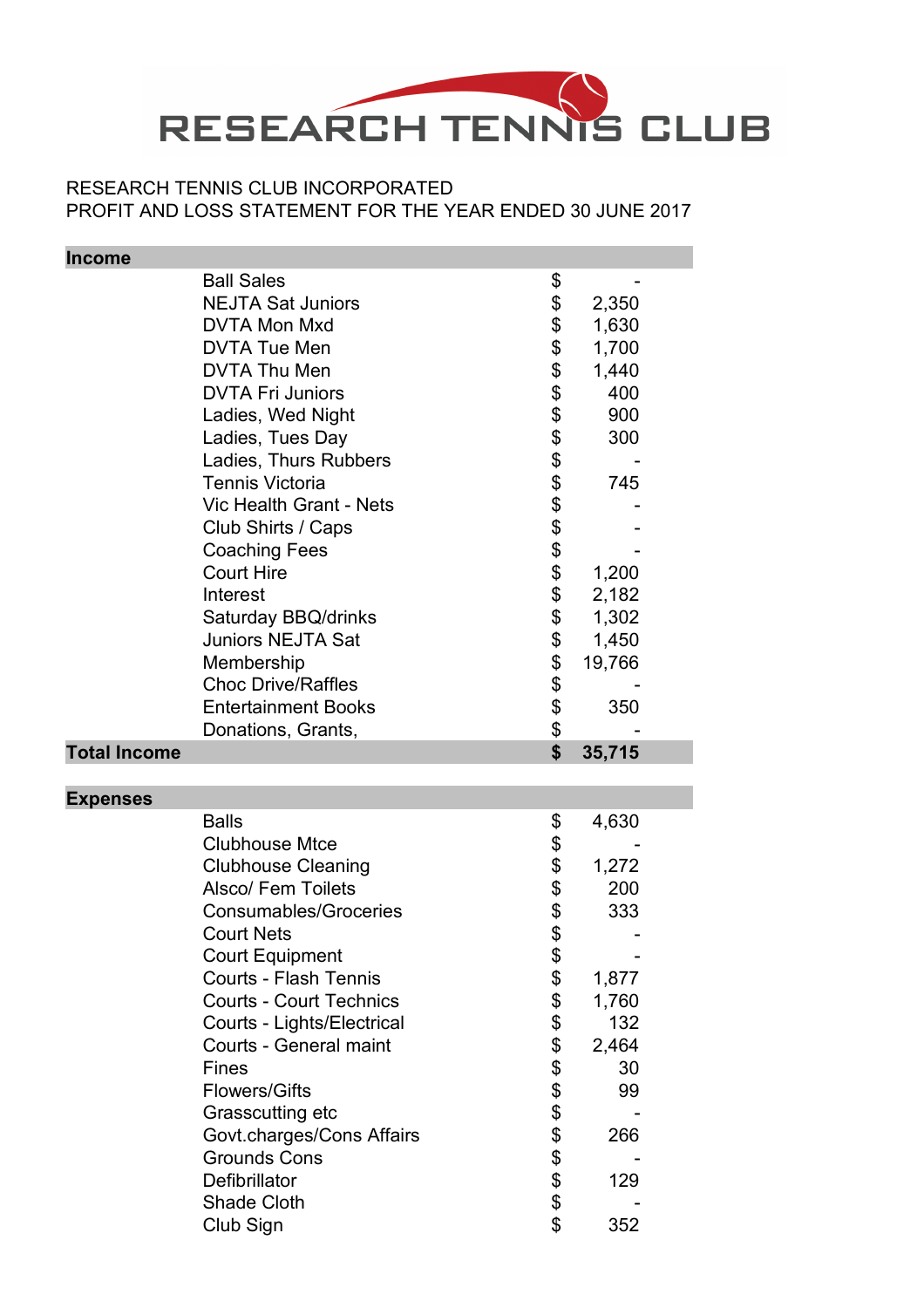| Locksmith/key Lock               | \$       |        |  |
|----------------------------------|----------|--------|--|
| <b>Metwood Trading</b>           | \$       | 146    |  |
| <b>Nillumbik</b>                 | \$       | 100    |  |
| Postage / Stationary             | \$       | 137    |  |
| <b>Team Entries / Fees/Troph</b> | \$       |        |  |
| <b>DVTA</b>                      | \$       | 640    |  |
| <b>HDTA</b>                      | \$       | 122    |  |
| <b>NENTG</b>                     | \$       | 195    |  |
| <b>NEJTA</b>                     | \$       | 1,190  |  |
| <b>Saturday Morning Coord</b>    | \$       | 2,700  |  |
| Concrete Aprons & seats          | \$       |        |  |
| <b>Tennis Victoria</b>           | \$       | 1,565  |  |
| <b>YV</b> Water                  |          |        |  |
| M'bship Admin                    | \$\$\$\$ |        |  |
| Electricity                      |          | 3,593  |  |
| <b>Bank Fees</b>                 |          |        |  |
| <b>Club Tshirts</b>              | \$       | 427    |  |
| Website                          | \$       |        |  |
| <b>Total Expenses</b>            | \$       | 24,359 |  |
|                                  |          |        |  |
| <b>Net Profit</b>                | \$       | 11,356 |  |

RESEARCH TENNIS CLUB INCORPORATED BALANCE SHEET AS AT 30 JUNE 2017

| <b>Assets</b>       |   |           |  |
|---------------------|---|-----------|--|
| <b>Bank Account</b> |   | 8,419     |  |
| Term Deposit No 1   |   | 34,393    |  |
| Term Deposit No 2   | S | 75.994    |  |
| Petty Cash Tin      |   | 59        |  |
| <b>Total Assets</b> |   | \$118,865 |  |

# Liabilities

Nil